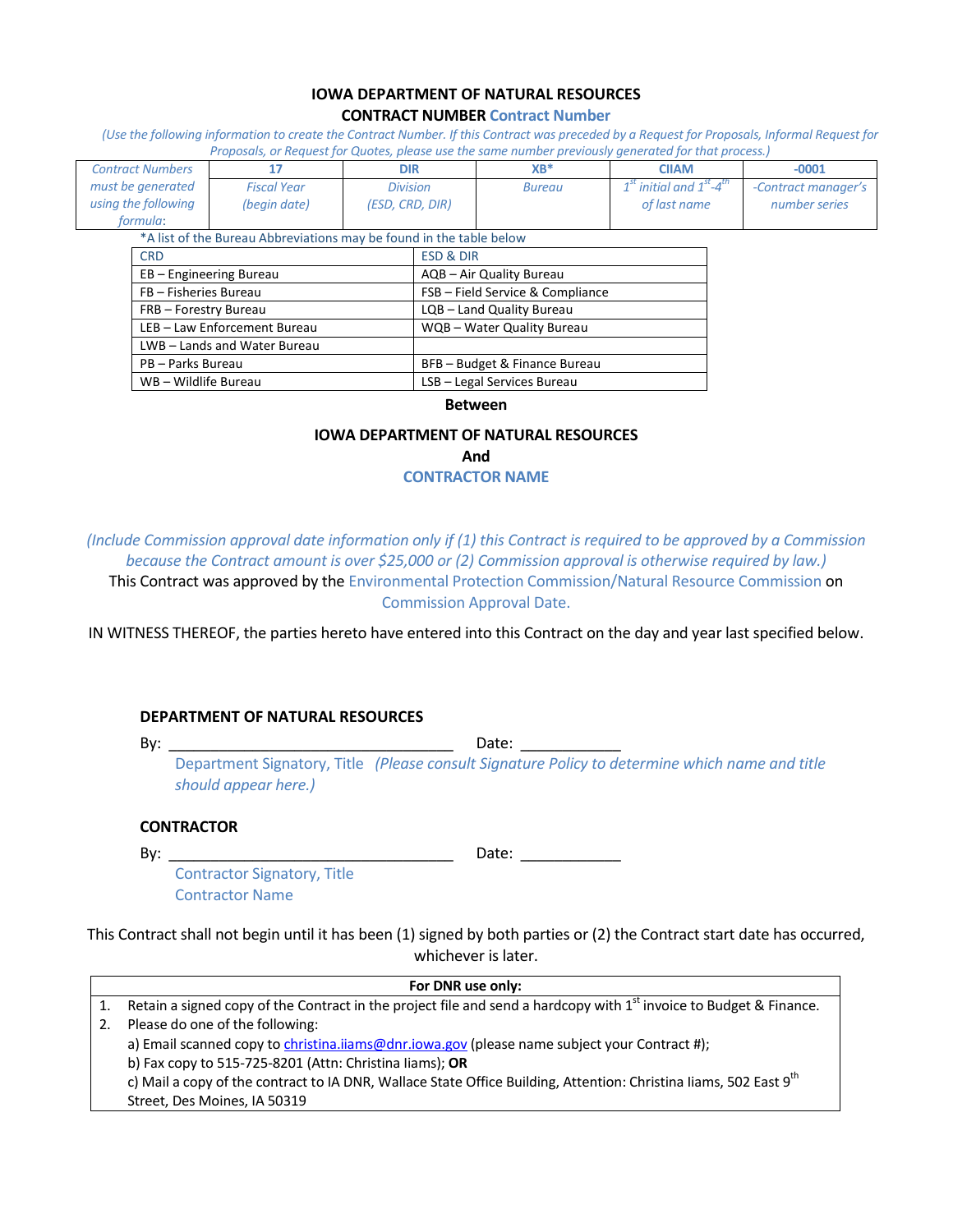### **DNR STANDARD CONTRACT CONDITIONS**

This Contract is entered into between the Iowa Department of Natural Resources (DNR) and Contractor Name (Contractor). The parties agree as follows:

#### **Section 1 IDENTITY OF THE PARTIES**

**1.1 Parties.** DNR is authorized to enter into this Contract. DNR's address is: Wallace State Office Building, 502 East 9<sup>th</sup> Street, Des Moines, Iowa 50319.

Contractor Name, a Contractor Legal Entity Type\* is organized and registered under the laws of the State of State of Organization. The Contractor's address is: Contractor Address.

(\*This can typically be found on the State of Organization Secretary of State website. If an entity type i.e., domestic limited liability company, foreign incorporated company, etc. is not found the Contractor is most likely not organized under their state and we must enter into a contract with them as an individual/ "sole proprietor". A "sole proprietor" is an unincorporated business owned entirely by a single person and operated in that person's personal capacity or under a "doing business as" or "dba" name.)

In the case of an individual/ sole proprietor, please use the following statement: Contractor Name (dba XXX), is an individual and sole proprietor located in the State of State of Residence. The Contractor's address is: Contractor's personal Address.

## **1.2 Project Managers**. Each party has designated a Project Manager, who shall be responsible for oversight and negotiation of any Contract modifications, as follows:

| <b>DNR Project Manager:</b>        | DNR Project Manager Name, DNR Project Manager Title<br><b>DNR Project Manager Bureau or Division</b><br><b>DNR Project Manager Address</b><br>City, Iowa ZIP<br><b>Phone: DNR Project Manager Phone</b><br><b>Fax: DNR Project Manager Fax</b><br><b>Email: DNR Project Manager Email</b> |  |
|------------------------------------|-------------------------------------------------------------------------------------------------------------------------------------------------------------------------------------------------------------------------------------------------------------------------------------------|--|
| <b>Contractor Project Manager:</b> | Contractor Project Manager Name, Contractor Project Manager Title<br><b>Contractor Project Manager Address</b><br>City, State ZIP<br><b>Phone: Contractor Project Manager Phone</b><br><b>Fax: Contractor Project Manager Fax</b><br><b>Email: Contractor Project Manager Email</b>       |  |

#### **Section 2 STATEMENT OF PURPOSE**

**2.1 Purpose.** (This section should contain an explanation of why DNR is entering into this Contract. It should be a brief summary of what the Statement of Work will accomplish.)

**2.2 Background.** (This section is optional. If included, it should contain an explanation of the background of the project and how the project fits into DNR's mission. It does not have to be long.)

#### **Section 3 DURATION OF CONTRACT**

**3.1 Term of Contract.** The term of this Contract shall be Contract Start Date through Contract Expiration Date, unless terminated earlier in accordance with the Termination section of this Contract. However, this Contract shall not begin until it has been signed by both parties.

**3.2 Approval of Contract.** If the amount of compensation to be paid by DNR according to the terms of this Contract is greater than \$25,000.00, or if commission approval is required by statute or rule, then performance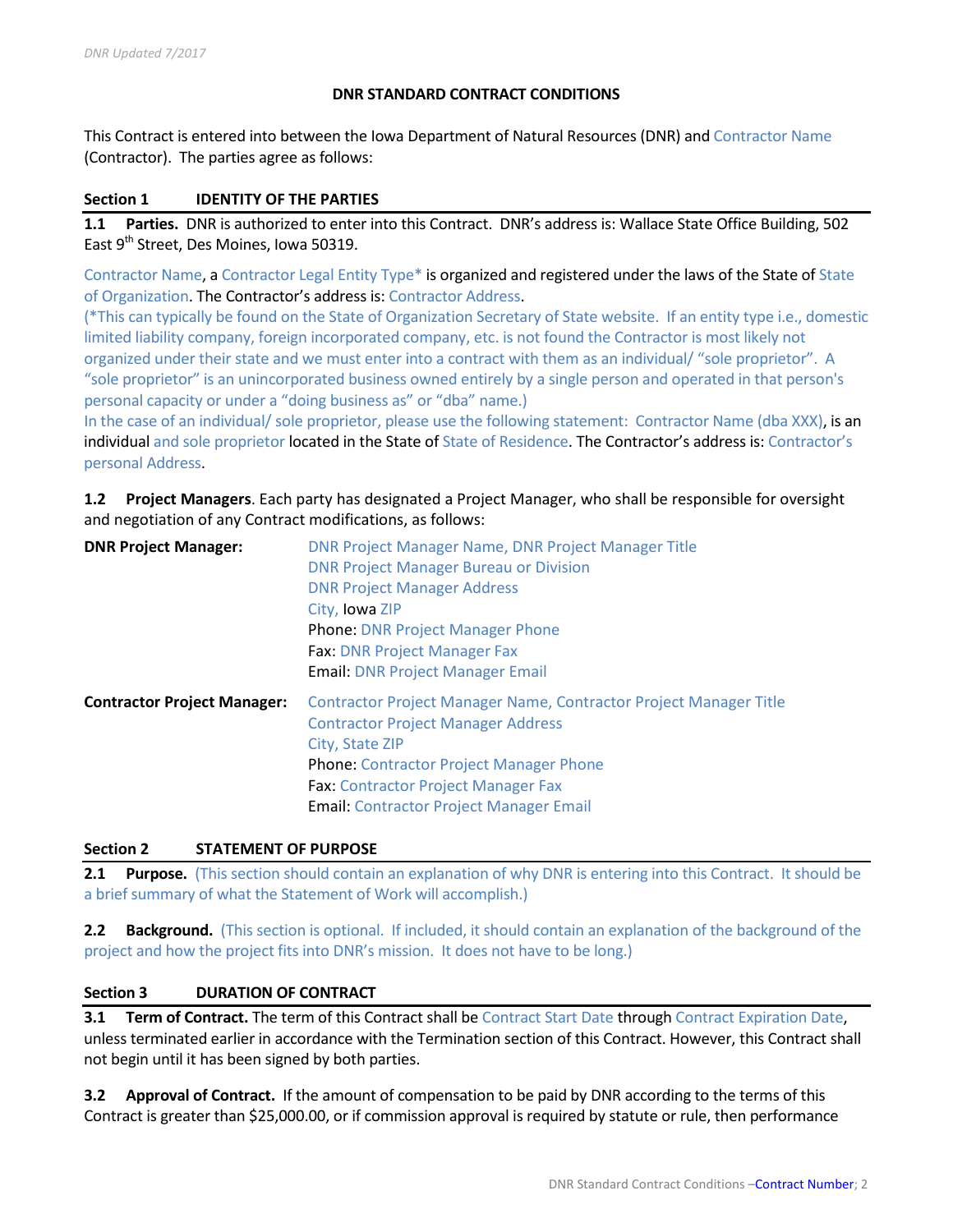shall not commence unless by Contract Start Date this Contract has been approved by the Environmental Protection Commission/Natural Resource Commission.

**3.3 Amendments.** This Contract may be amended only by written mutual consent of the parties. For competitively bid contracts, DNR shall have the sole option to amend this Contract for subsequent periods, adding up to no more than six years total from the beginning date of the Original Contract, by executing a signed amendment prior to the expiration of this Contract.

### **Section 4 DEFINITIONS**

**4.1 Definitions.** This Contract shall include the following definitions:

"Agency" shall mean Department of Natural Resources (DNR).

"Contract" and "Contract Declarations & Execution Page" shall mean these DNR Standard Contract Conditions, any Attachments or Exhibits attached to and included as part of these DNR Standard Contract Conditions, and the DAS General Terms and Conditions. "Contract" shall include the first page of these DNR Standard Contract Conditions, which includes the Contractor and DNR signatures.

"DAS General Terms and Conditions" shall mean the DAS General Terms and Conditions effective May 1, 2016 and found a[t https://das.iowa.gov/procurement/terms-and-conditions.](https://das.iowa.gov/procurement/terms-and-conditions)

"Deliverables" means all of the goods, products, services, work, work product, items, materials and property to be created, developed, produced, delivered, performed or provided by or on behalf of, or made available through, Contractor (or any agent, contractor or subcontractor of Contractor) in connection with this Contract.

"RFP" shall mean the Request for Proposals, Informal Request for Proposal, or Request for Quotes that was issued to solicit the Deliverables that are subject to the Contract including these DNR Standard Contract Conditions.

"Special Contract Attachments" shall mean any Attachments or Exhibits attached to and included as part of these DNR Standard Contract Conditions.

"Task Milestone Date" shall mean a deadline for accomplishing a Task required by this Contract.

#### **Section 5 STATEMENT OF WORK**

(Use this version when the Statement of Work consists of separate Tasks.)

**5.1 Statement of Work.** Contractor shall perform the following Tasks by the Task Milestone Dates set out in the following table:

| <b>Deliverables</b>                                      | <b>Task Milestone Date</b> |
|----------------------------------------------------------|----------------------------|
| Task 1: Task Name                                        | No later than Date         |
| <b>Description: Description</b>                          |                            |
| Task 2: Task Name                                        | No later than Date         |
| <b>Description: Description</b>                          |                            |
| Task 3: Task Name                                        | No later than Date         |
| <b>Description:</b> Description (Add additional Tasks as |                            |
| needed.)                                                 |                            |

(Use this version for Routine Services. Routine Services are when the Statement of Work consists of one or more Tasks to be completed at regular intervals.)

**5.1 Statement of Work.** Contractor shall perform the following Tasks, to be completed at the following regular intervals:

| <b>Deliverables</b>             | <b>Interval</b>                                 |
|---------------------------------|-------------------------------------------------|
| Task 1: Task Name               | This Task shall be completed on a               |
| <b>Description: Description</b> | (weekly/monthly/other interval) basis.          |
|                                 | (Include specific interval timing if necessary, |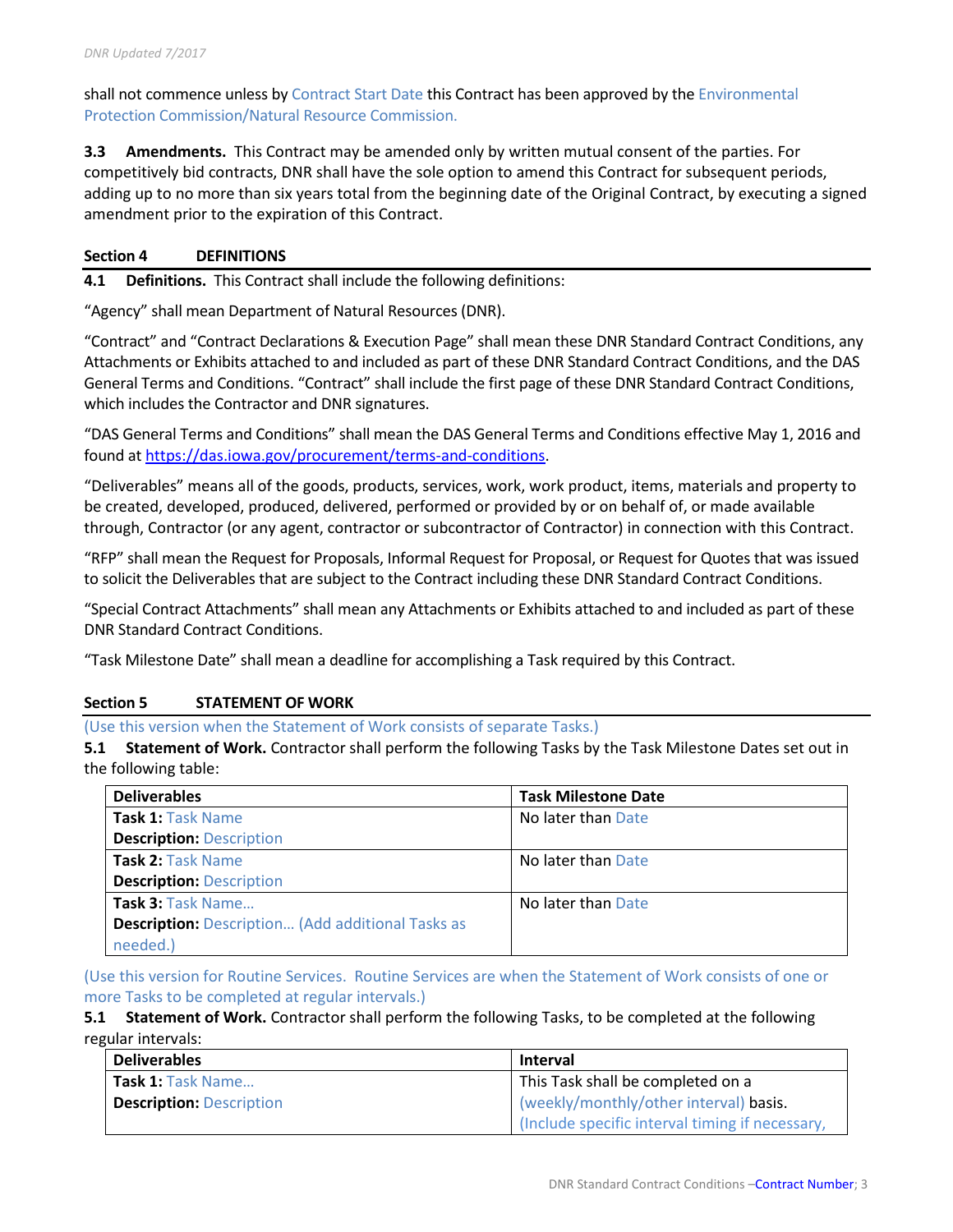|                                                          | i.e. "cleaning office every Wednesday           |
|----------------------------------------------------------|-------------------------------------------------|
|                                                          | between hours of 5 - 10 PM")                    |
| Task 2: Task Name                                        | This Task shall be completed on a               |
| <b>Description: Description</b>                          | (weekly/monthly/other interval) basis.          |
|                                                          | (Include specific interval timing if necessary, |
|                                                          | i.e. "cleaning office every Wednesday           |
|                                                          | between hours of $5 - 10$ PM")                  |
| Task 3: Task Name                                        | This Task shall be completed on a               |
| <b>Description:</b> Description (Add additional Tasks as | (weekly/monthly/other interval) basis.          |
| needed.)                                                 | (Include specific interval timing if necessary, |
|                                                          | i.e. "cleaning office every Wednesday           |
|                                                          | between hours of $5 - 10$ PM")                  |

**5.2 Stop Services.** In addition to its other remedies described herein, DNR shall have the right at any time during the Contract term to direct the services of Contractor fully or partially suspended or stopped, if the Deliverables fail to conform to applicable specifications and requirements in this Contract. DNR shall give Contractor written notice of a stop work directive. DNR shall provide to Contractor the reasons for the stop work directive.

**5.3 Industry Standards.** Services rendered pursuant to this Contract shall be performed in a professional and workmanlike manner in accordance with the terms of this Contract and the standards of performance considered generally acceptable in the relevant industry for similar tasks and projects. In the absence of a detailed specification for the performance of any portion of this Contract, the parties agree that the applicable specification shall be the generally accepted industry standard.

## **Section 6 MONITORING AND REVIEW**

**6.1 Task Milestone Dates.** Contractor shall complete its obligations under this Contract by the Task Milestone Dates set out in Section 5.1.

Failure by Contractor to complete the above-designated portions of its obligations by the Task Milestone Dates set out herein shall constitute material breach of this Contract by Contractor and shall be grounds for DNR to immediately terminate this Contract for cause.

**6.2 Review Meetings.** Commencing with beginning performance of this Contract, the Project Managers shall meet weekly/monthly/quarterly/another interval to discuss progress made by the Contractor during the performance of this Contract. The meetings shall occur, either in person or by telephone or video conference call, at the following times: Meeting Day (Example: every second Monday) at Meeting Time (Example: 3:00 to 4:00 pm). Meetings may be postponed only on a case-by-case basis by mutual written agreement of the parties.

**6.3 Status Reports.** At least one week prior to each scheduled review meeting, the Contractor Project Manager shall provide the DNR with a status report listing:

- o Accomplishments during the previous period,
- o Activities planned for the upcoming period,
- o Tasks completed or Deliverables produced during the previous period,
- o An updated schedule of upcoming Deliverables,
- o Any problems or concerns encountered since the last meeting, and
- o An explanation of any deviations from the financial and hourly expenditures contained in the Contractor's Proposal, if applicable.

At the next scheduled meeting after which any party has identified in writing a problem, the party responsible for resolving the problem shall provide a report setting forth activities undertaken, or to be undertaken, to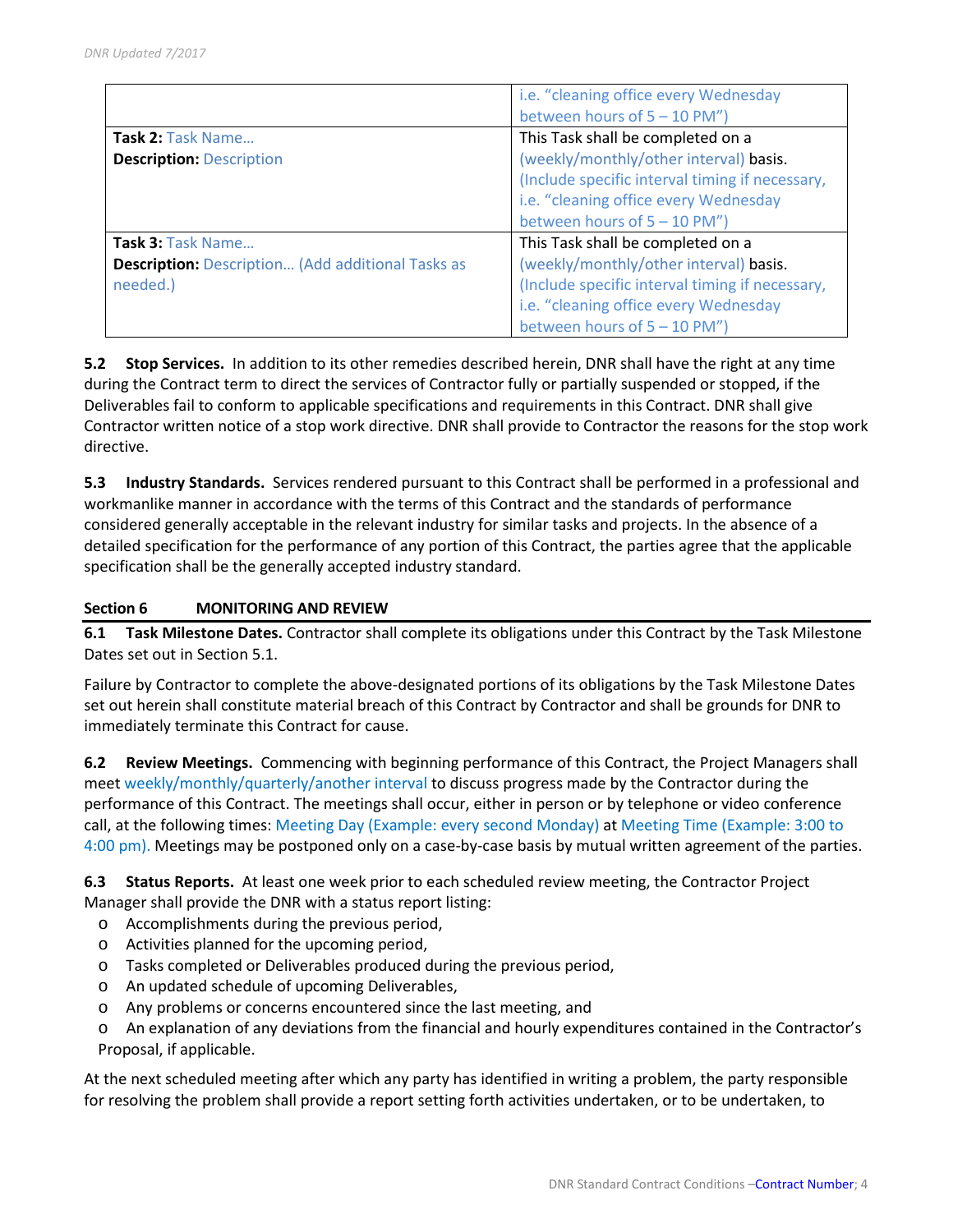resolve the problem, together with the anticipated completion dates of such activities. Any party may recommend alternative courses of action or changes that shall facilitate problem resolution.

**6.4 DNR right to review and observe.** DNR shall have the right to review and observe, at any time, completed work or work in progress. Contractor shall allow the State of Iowa or DNR, without cost, to inspect its facilities and books and records relating to invoicing and time records for the purpose of monitoring and evaluating performance of this Contract.

## **Section 7 COMPENSATION**

**7.1 Source of Funding.** The authority to enter into this Contract is Statutory Authority (where is the authority to spend the money coming from). The source of funding for this Contract is (where is the money to spend coming from? Is it a federal grant, from the General Fund? REAP?, etc).

**7.2 Not-to-exceed total amount of Contract.** Payment for the work performed by Contractor according to the terms of this Contract shall not exceed \$Contract Amount. Payment shall be for satisfactory completion of the Statement of Work contained in Section 5, including all applicable Attachments and Exhibits, provided that Contractor has complied with the terms of this Contract.

**7.3 Budget.** The budget for this Contract shall be as follows:

| <b>Task</b>                                                                                     | Amount of compensation allotted to Task     |
|-------------------------------------------------------------------------------------------------|---------------------------------------------|
| Task 1: Task Name                                                                               | Not to exceed \$ Amount                     |
| Task 2: Task Name                                                                               | Not to exceed \$ Amount                     |
| <b>Task 3:</b> Task Name (Add rows for additional Tasks   Not to exceed \$ Amount<br>as needed) |                                             |
| <b>Total</b>                                                                                    | <b>Not to exceed STotal Contract Amount</b> |

#### **7.4 Submission of Invoices**. Invoices shall be submitted to DNR according to the following schedule:

| <b>Task Milestone Date</b>                                     | <b>Amount Due</b>              | <b>Invoice Due No Later Than</b>                              |
|----------------------------------------------------------------|--------------------------------|---------------------------------------------------------------|
| Task 1: Task Name                                              | Not to exceed \$ Amount        | Date due*(generally 30 days<br>following Task Milestone Date) |
| Task 2: Task Name                                              | Not to exceed \$ Amount        | Date due*                                                     |
| Task 3: Task Name (Add rows for<br>additional Tasks as needed) | Not to exceed \$ Amount        | Date due*                                                     |
| <b>Total</b>                                                   | <b>Not to exceed \$ Amount</b> |                                                               |

\*For Routine Services Contracts, use this language in the column entitled "Invoice Due No Later Than": "Contractor shall invoice DNR on a weekly/monthly/other interval basis." (i.e., "Contractor shall invoice DNR on a monthly basis.")

Invoices shall contain the DNR Contract Number found on the first page of these DNR Standard Contract Conditions. Each invoice shall itemize the work performed pursuant to the Contract, and shall specify the amount of payment requested for each Task during the period covered by the invoice. Each invoice shall comply with all applicable rules concerning payment of such claims and shall contain appropriate documentation necessary to support the fees or charges included in the invoice. DNR shall have the right to dispute any invoice item submitted for payment and to withhold payment of any disputed amount if DNR reasonably believes the invoice is inaccurate or incorrect in any way. Original invoices, which shall include the DNR contract number in a prominent place, shall be submitted to:

Iowa Department of Natural Resources Attention: DNR Project Manager DNR Project Manager Address City, IA ZIP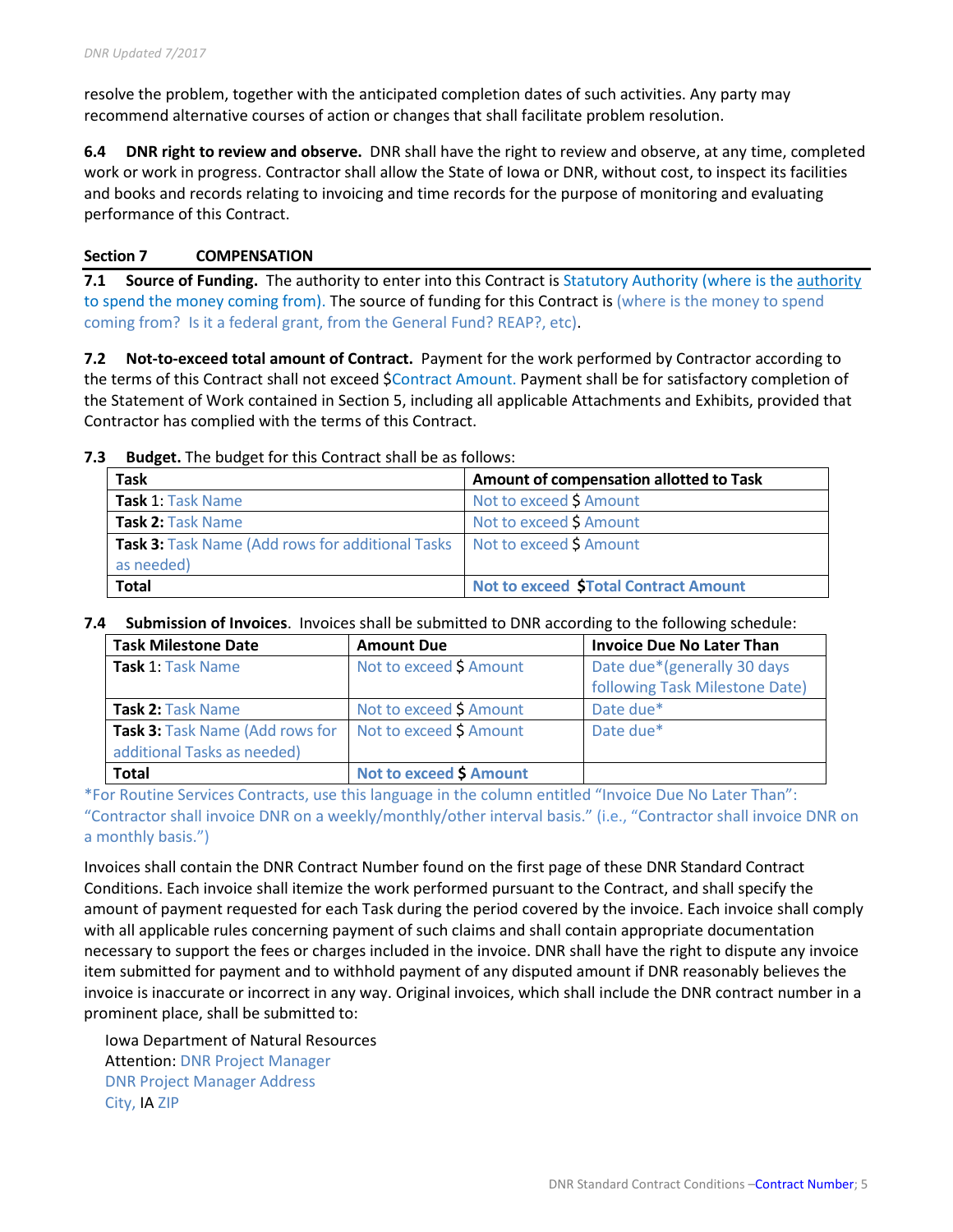**7.5 Payment of Invoices.** DNR shall pay approved invoices in arrears and in conformance with Iowa Code section 8A.514. Unless otherwise agreed to in writing by the parties, the Contractor shall not be entitled to receive any other payment or compensation from the State for any services provided by or on behalf of the Contractor under this Contract. Payment will be issued to:

Contractor Name Attention: Contractor Project Manager Name Contractor Address City, State ZIP

**7.6 No advance payment.** No advance payments shall be made for any Deliverables provided by Contractor pursuant to this Contract.

**7.7 Delay of Payment Due to Contractor's Failure.** If DNR determines that the Contractor has failed to perform or deliver any Deliverable required by this Contract, then the Contractor shall not be entitled to any compensation or any further compensation if compensation has already occurred, under this Contract until such Deliverable is performed or delivered. DNR shall withhold that portion of the invoice amount which represents payment for the Deliverable that was not completed, delivered and successfully deployed.

**7.8 Withholding Payments.** In addition to pursuing any other remedy provided herein or by law, DNR may withhold compensation or payments to Contractor, in whole or in part, without penalty to DNR or work stoppage by Contractor, in the event DNR determines that (1) Contractor has failed to perform any of its duties or obligations as set forth in this Contract; or (2) any Deliverable has failed to meet or conform to any applicable contract specification.

No interest shall accrue or be paid to Contractor on any compensation or other amounts withheld or retained by the DNR under this Contract.

**7.9 Erroneous Payments and Credits.** Contractor shall promptly re-pay or refund to DNR the full amount of any overpayment or erroneous payment within ten business days after either discovery by Contractor or notification by DNR of the overpayment or erroneous payment.

**7.10 Set-off Against Sums Owed by Contractor.** In the event that Contractor owes DNR or the State any sum (including any State taxes in arrears) under the terms of this Contract, any other contract, pursuant to a judgment, or pursuant to any law, DNR may set off such sum against any sum invoiced to DNR by Contractor. This may be done in DNR's sole discretion unless otherwise required by law.

**7.11 Reimbursable Expenses.** There shall be no reimbursable expenses associated with this Contract separate from the compensation referred to in this section, unless agreed to by both parties in an amendment to this Contract executed by both parties. Unless otherwise specifically provided for in this Contract, Contractor shall be solely responsible for all its costs and expenses, including travel, mileage, meals, lodging, equipment, supplies, personnel, training, salaries, benefits, insurance, conferences, long distance telephone, and all other costs and expenses of the Contractor. This language supersedes the DAS General Terms and Conditions language regarding reimbursement of expenses.

**7.12 Final Payment.** By accepting final payment or a termination settlement under this Contract, the Contractor releases all claims against DNR arising under, or by virtue of, this Contract, except claims which are specifically exempted by the Contractor. Unless otherwise provided in this Contract, by State law or otherwise expressly agreed to by the parties to the Contract, final payment under a settlement upon termination of this Contract shall not constitute a waiver of DNR's claims against the Contractor, or the Contractor's sureties under this Contract or applicable performance and payment bonds.

#### **Section 8 INSURANCE**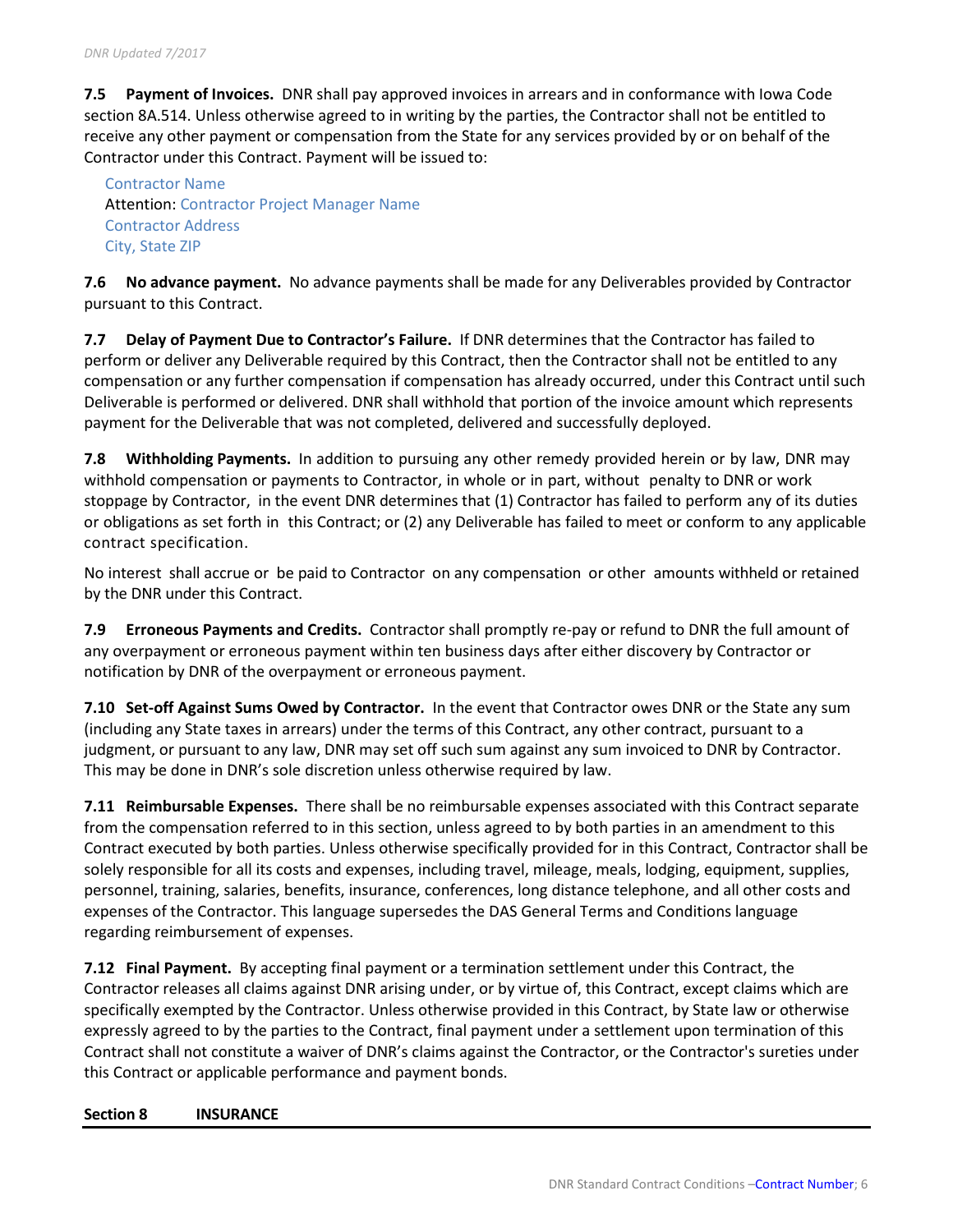8.1 (If insurance will not be required, then this section should be removed and reserved. If insurance will be required, work with your assigned legal staff to help determine types and amounts of necessary.)**Insurance.** Contractor shall obtain insurance as identified in the DAS General Terms and Conditions; and as follows:

| <b>Type of Insurance</b>                                                                        | <b>Amount</b>            |  |  |
|-------------------------------------------------------------------------------------------------|--------------------------|--|--|
|                                                                                                 | Aggregate \$Amount       |  |  |
| General Liability Insurance (including contractual liability)<br>written on an occurrence basis | Personal Injury \$Amount |  |  |
|                                                                                                 | Each Occurrence \$Amount |  |  |
| <b>Product Liability</b>                                                                        | Each Occurrence \$Amount |  |  |
| Personal Injury                                                                                 | Each Occurrence \$Amount |  |  |
| <b>Property Damage Insurance</b>                                                                | Each Occurrence \$Amount |  |  |
| Professional Liability*                                                                         | Each Occurrence \$Amount |  |  |
| Workers Compensation and Employer Liability Insurance                                           | As required by Iowa law  |  |  |

\*Unless otherwise stated in these DNR Standard Contract Conditions, the Contractor shall procure and maintain a professional liability insurance policy that is specific to the project that is the subject of this Contract. The insurance shall provide \$Contract Amount in coverage and a three-year extended discovery period following completion of the term of this Contract.

The Contractor shall submit certificates of the insurance, which indicate coverage and notice provisions as required by this Contract, to the DNR. The certificates shall be subject to approval by the DNR. The insurer shall state in the certificate that no cancellation of the insurance may be made without at least thirty (30) days' prior written notice to the DNR. Approval of the insurance certificates by the DNR shall not relieve the Contractor of any obligation under this Contract.

## **Section 9 FEDERAL FUNDING CONDITIONS**

**9.1** The Contractor shall comply with all applicable federal requirements, including but not limited to 2 CFR Chapter I, Chapter II, Part 200, et al. (Uniform Administrative Requirements, Cost Principles, and Audit Requirements for Federal Awards; Final Rule).

(If there are specific requirements for the use of the federal funds related to this Contract – they should be stated here.)

# **Section 10 USE OF THIRD PARTIES AND SUBCONTRACTORS**

**10.1** (Selection either Option 1 or Option 2) Option 1: The Contractor may not contract with third parties for the performance of any of the Contractor's obligations under this Contract.

Option 2: The Contractor may contract with third parties for the performance of the Contractor's obligations under this Contract only to the extent specified below:

(Specify subcontracting allowance and requirements as applicable).

(Goes with Option 2)The following conditions shall apply when contracting with third parties for the performance of any obligations under this Contract:

**10.1.1** All subcontracts shall be subject to prior approval by the DNR. The DNR's consent shall not be deemed in any way to provide for the incurrence of any obligation of DNR in addition to the remuneration agreed upon in this Contract. Any subcontract to which DNR has consented shall be in writing and shall in no way alter the terms and conditions of this Contract.

**10.1.2** The Contractor may enter into subcontracts to complete the work required by this Contract provided that the Contractor remains responsible for all services performed under this Contract. No subcontract or delegation of work shall relieve or discharge the Contractor from any obligation, provision, or liability under this Contract. The Contractor shall remain responsible for such performance and shall be fully responsible and liable for all acts or omissions of any subcontractor.

**10.1.3** All restrictions, obligations and responsibilities of the Contractor under this Contract also shall apply to the subcontractors.

**10.1.4** DNR shall have the right to request the removal of a subcontractor from the Contract for good cause. The Contractor shall indemnify, defend and hold harmless DNR and the State from and against any and all